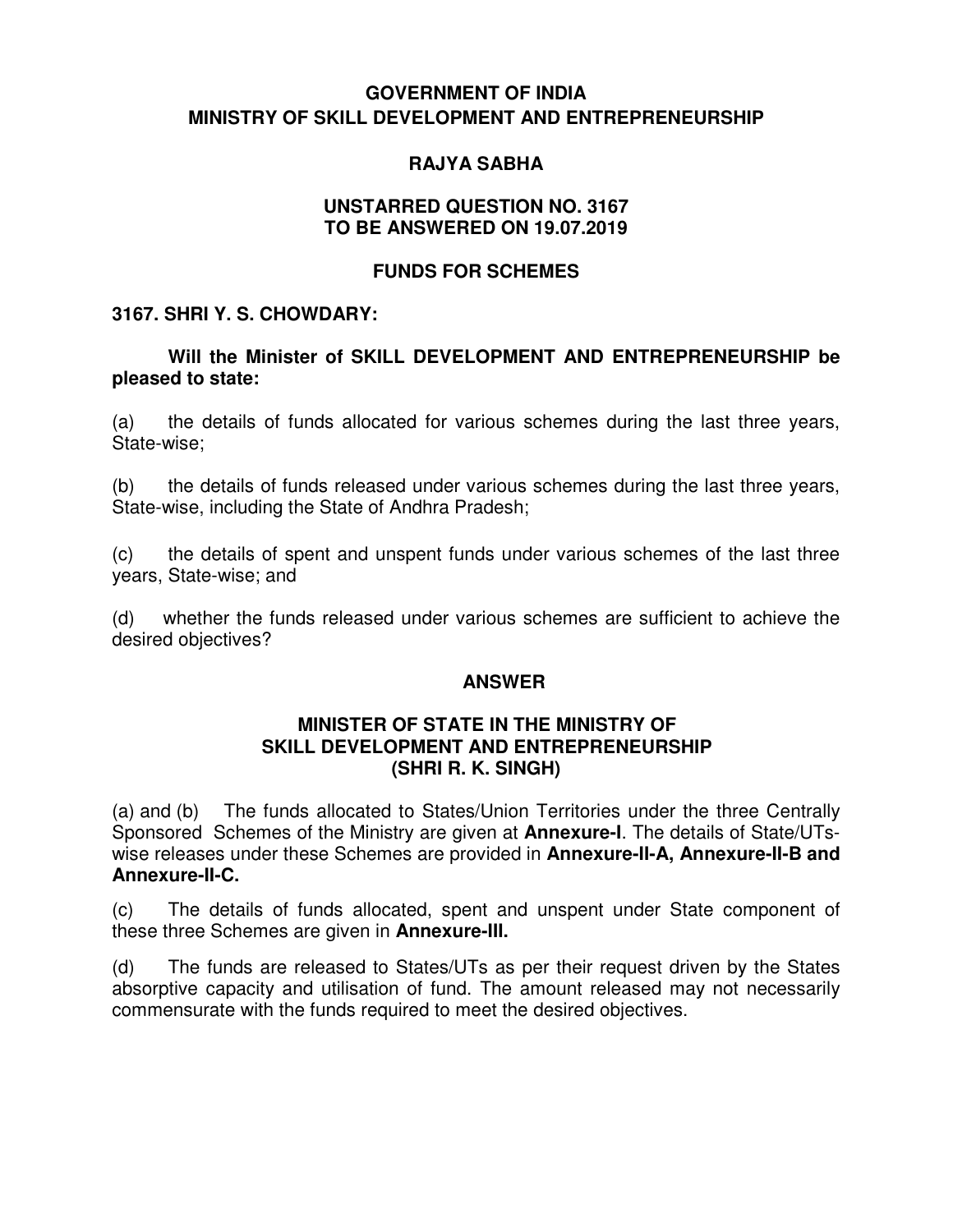Ministry of Skill Development and Entrepreneurship

Allocation of funds to States/UTs under various schemes of MSDE during last three years

|       | (Rs. in crore)                                                                                                                                |                            |           |           |  |  |  |
|-------|-----------------------------------------------------------------------------------------------------------------------------------------------|----------------------------|-----------|-----------|--|--|--|
| S.No. | <b>Name of the Scheme</b>                                                                                                                     | <b>Allocation of funds</b> |           |           |  |  |  |
|       |                                                                                                                                               | <b>BE</b>                  | <b>BE</b> | <b>BE</b> |  |  |  |
|       |                                                                                                                                               | 2016-17                    | 2017-18   | 2018-19   |  |  |  |
| 1.    | Development of Skill                                                                                                                          |                            |           |           |  |  |  |
|       |                                                                                                                                               |                            |           |           |  |  |  |
|       | <b>Central Component</b>                                                                                                                      | 1357.00                    | 1046.5    | 1366.39   |  |  |  |
|       | <b>State/UT Component</b>                                                                                                                     | 0.00                       | 543.50    | 787.95    |  |  |  |
|       |                                                                                                                                               |                            |           |           |  |  |  |
| 2.    | Apprenticeship and Training                                                                                                                   |                            |           |           |  |  |  |
|       |                                                                                                                                               |                            |           |           |  |  |  |
|       | <b>Central Component</b>                                                                                                                      | 279.17                     | 975.59    | 602.34    |  |  |  |
|       | <b>State/UT Component</b>                                                                                                                     | 0.00                       | 175.81    | 144.05    |  |  |  |
|       |                                                                                                                                               |                            |           |           |  |  |  |
| 3.    | Scheme of Polytechnics*                                                                                                                       |                            |           |           |  |  |  |
|       |                                                                                                                                               |                            |           |           |  |  |  |
|       | State/UT Component                                                                                                                            | 0.00                       | 0.00      | 190.00    |  |  |  |
|       |                                                                                                                                               |                            |           |           |  |  |  |
| 4.    | <b>Other Schemes**</b>                                                                                                                        |                            |           |           |  |  |  |
|       | <b>Central Component</b>                                                                                                                      | 168.11                     | 274.74    | 309.27    |  |  |  |
|       |                                                                                                                                               |                            |           |           |  |  |  |
|       | <b>Sub Total</b>                                                                                                                              |                            |           |           |  |  |  |
|       |                                                                                                                                               |                            |           |           |  |  |  |
|       | <b>Central Component</b>                                                                                                                      | 1804.28                    | 2296.83   | 2278.00   |  |  |  |
|       | State/UT Component                                                                                                                            | 0.00                       | 719.31    | 1122.00   |  |  |  |
|       | <b>Grand Total</b>                                                                                                                            |                            |           |           |  |  |  |
|       |                                                                                                                                               | 1804.28                    | 3016.14   | 3400.00   |  |  |  |
|       |                                                                                                                                               |                            |           |           |  |  |  |
|       | * The schemes was transferred from Ministry of HRD to MSDE during the year<br>2017-18 and funds of Rs.50.00 crore were allocated at RE Stage. |                            |           |           |  |  |  |
|       | ** Others schemes include National Skill Development Agency, National Board                                                                   |                            |           |           |  |  |  |
|       | for Skill Certification, Development of Entrepreneurship, Model ITI/Multi Skill                                                               |                            |           |           |  |  |  |
|       | Training Institutes and Secretariat which do not have State/UT Component.                                                                     |                            |           |           |  |  |  |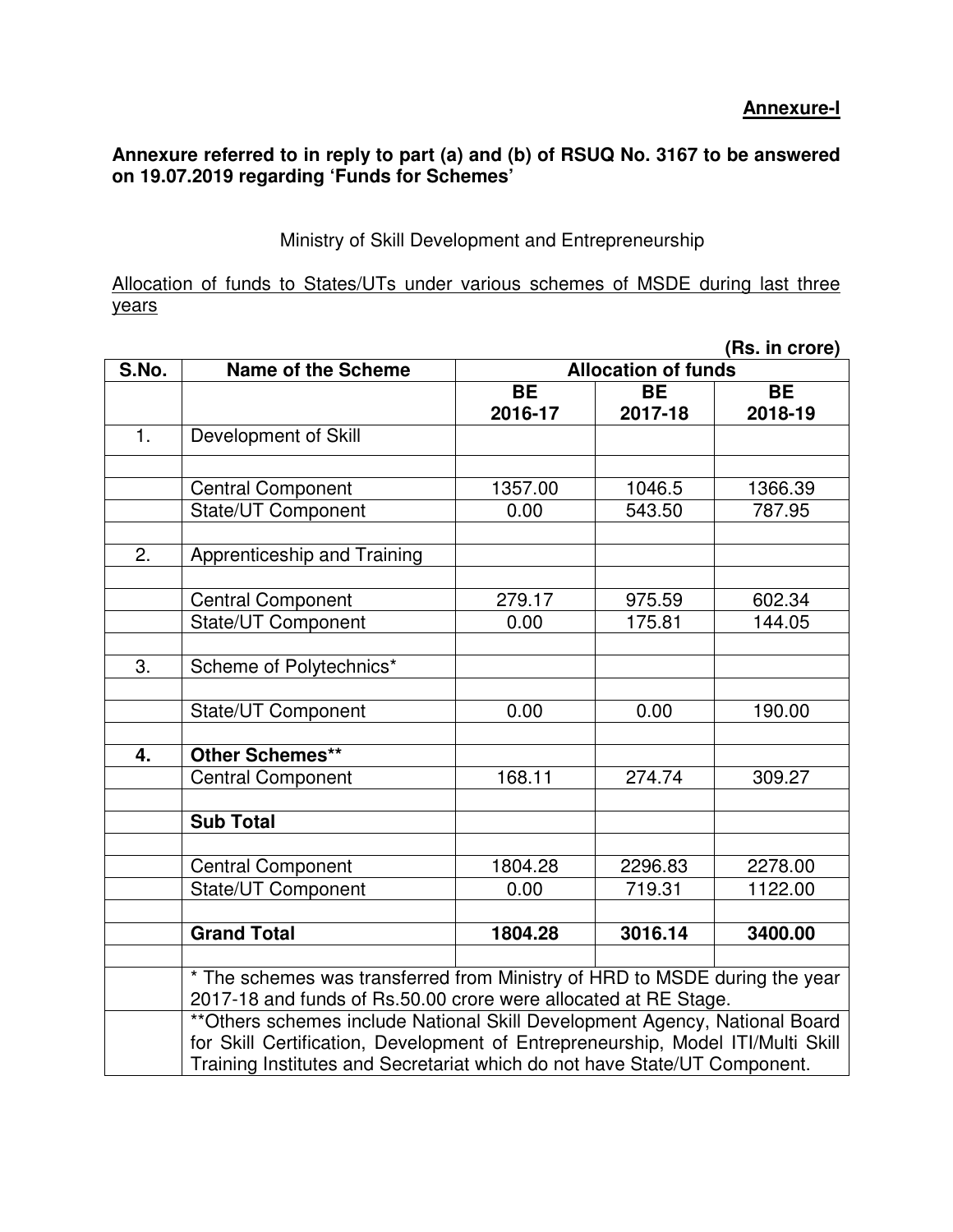Ministry of Skill Development and Entrepreneurship

#### Name of the scheme: **Development of Skills**

#### **States/UTs-wise releases of fund during last three years**

**(Rs. In Crore)** 

| S.No.                                                                | <b>Name of State</b>                 | Release in F.Y<br>2016-17*   | <b>Release in F.Y</b><br>2017-18 | <b>Release in F.Y</b><br>2018-19 |  |  |
|----------------------------------------------------------------------|--------------------------------------|------------------------------|----------------------------------|----------------------------------|--|--|
| 1                                                                    | <b>MAHARASHTRA</b>                   |                              | 85.78                            | 22.44                            |  |  |
| $\overline{2}$                                                       | <b>TELANGANA</b>                     | -                            | 22.95                            | 0.30                             |  |  |
| $\overline{3}$                                                       | <b>JAMMU AND KASHMIR</b>             | $\overline{\phantom{0}}$     | 22.94                            | 4.05                             |  |  |
| $\overline{\mathbf{4}}$                                              | <b>PUNJAB</b>                        | -                            | 26.40                            | 0.20                             |  |  |
| $\overline{5}$                                                       | <b>KERALA</b>                        | $\qquad \qquad \blacksquare$ | 22.00                            | 0.10                             |  |  |
| 6                                                                    | <b>NAGALAND</b>                      | $\qquad \qquad \blacksquare$ | 16.95                            | 0.10                             |  |  |
| $\overline{7}$                                                       | <b>MEGHALAYA</b>                     | -                            | 12.78                            | 0.10                             |  |  |
| 8                                                                    | <b>UTTARAKHAND</b>                   | -                            | 20.32                            | 0.20                             |  |  |
| 9                                                                    | <b>WEST BENGAL</b>                   |                              | 38.05                            | 0.50                             |  |  |
| 10                                                                   | <b>GHUJRAT</b>                       | $\overline{\phantom{0}}$     | 35.95                            | 0.20                             |  |  |
| 11                                                                   | <b>HARYANA</b>                       | -                            | 21.57                            | 0.10                             |  |  |
| 12                                                                   | <b>ANDAMAN AND</b><br><b>NICOBAR</b> | $\overline{a}$               | 2.11                             |                                  |  |  |
| 13                                                                   | <b>ODISHA</b>                        | $\blacksquare$               | 27.71                            | 1.00                             |  |  |
| 14                                                                   | <b>TAMIL NADU</b>                    |                              | 34.43                            | 0.20                             |  |  |
| 15                                                                   | <b>MANIPUR</b>                       | $\overline{\phantom{0}}$     | 25.00                            | 1.75                             |  |  |
| $\overline{16}$                                                      | <b>JHARKHAND</b>                     | $\qquad \qquad \blacksquare$ | 29.60                            | 1.90                             |  |  |
| 17                                                                   | <b>ASSAM</b>                         | -                            | 36.95                            | 9.54                             |  |  |
| 18                                                                   | <b>BIHAR</b>                         | -                            | 36.82                            | 1.30                             |  |  |
| 19                                                                   | <b>HIMANCHAL</b><br><b>PRADESH</b>   |                              | 21.56                            | 0.10                             |  |  |
| 20                                                                   | <b>PUDUCHERRY</b>                    | $\qquad \qquad -$            | 2.60                             |                                  |  |  |
| 21                                                                   | <b>GOA</b>                           |                              | 10.70                            |                                  |  |  |
| 22                                                                   | <b>MIZORAM</b>                       |                              | 10.89                            | 0.10                             |  |  |
| 23                                                                   | <b>KARNATAKA</b>                     | 21.44                        |                                  | 0.20                             |  |  |
| 24                                                                   | <b>LAKSHADWEEP</b>                   |                              |                                  |                                  |  |  |
| 25                                                                   | <b>RAJASTHAN</b>                     | 14.19                        |                                  | 0.50                             |  |  |
| 26                                                                   | <b>ARUNCHAL PRADESH</b>              | 7.21                         |                                  | 0.10                             |  |  |
| 27                                                                   | <b>TRIPURA</b>                       | 8.38                         | $\blacksquare$                   | 0.10                             |  |  |
| 28                                                                   | <b>DADAR AND NAGAR</b>               |                              |                                  |                                  |  |  |
|                                                                      | <b>HAVELI</b>                        |                              |                                  |                                  |  |  |
| 29                                                                   | <b>UTTAR PRADESH</b>                 | 52.26                        |                                  | 5.75                             |  |  |
| 30                                                                   | <b>CHATTISGARH</b>                   | 13.20                        |                                  | 1.00                             |  |  |
| 31                                                                   | <b>ANDHRA PRADESH</b>                | 11.84                        |                                  | 25.06                            |  |  |
| 32                                                                   | <b>MADHYA PRADESH</b>                | 21.24                        | $\qquad \qquad \blacksquare$     | 0.80                             |  |  |
| 33                                                                   | <b>SIKKIM</b>                        |                              |                                  |                                  |  |  |
|                                                                      | Total:                               | 149.76                       | 564.06                           | 77.69                            |  |  |
| *The scheme was named as National Skill Development Fund/Corporation |                                      |                              |                                  |                                  |  |  |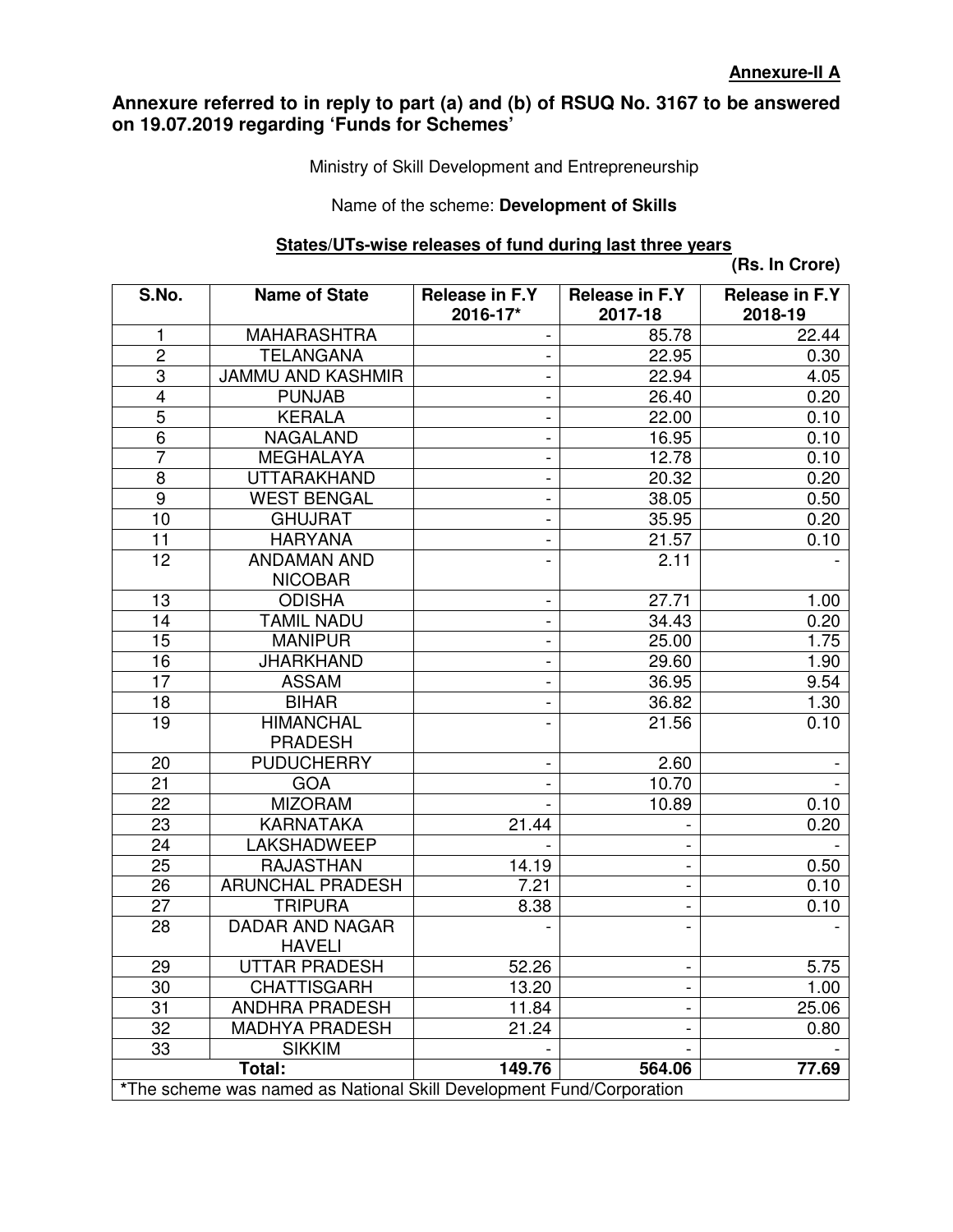Ministry of Skill Development and Entrepreneurship

### Name of the scheme: **Apprenticeship and Training**

### **States/UTs-wise releases of fund during last three years**

**(Rs. In Crore)** 

| S.No.                   | <b>Name of State</b>                                                          | Release in F.Y<br>2016-17* | Release in F.Y<br>2017-18 | <b>Release in F.Y</b><br>2018-19 |  |  |  |
|-------------------------|-------------------------------------------------------------------------------|----------------------------|---------------------------|----------------------------------|--|--|--|
| 1                       | <b>RAJASTHAN</b>                                                              |                            | 0.22                      | 0.63                             |  |  |  |
| $\overline{2}$          | <b>ARUNCHAL</b><br><b>PRADESH</b>                                             |                            |                           | 1.60                             |  |  |  |
| 3                       | <b>TRIPURA</b>                                                                |                            | 2.49                      | 0.87                             |  |  |  |
| $\overline{\mathbf{4}}$ | <b>UTTAR PRADESH</b>                                                          |                            |                           | 7.74                             |  |  |  |
| $\overline{5}$          | <b>KARNATAKA</b>                                                              |                            |                           | 6.26                             |  |  |  |
| $\overline{6}$          | <b>CHATTISGARH</b>                                                            |                            |                           | 2.30                             |  |  |  |
| $\overline{7}$          | <b>ANDHRA</b><br><b>PRADESH</b>                                               |                            | 4.13                      |                                  |  |  |  |
| 8                       | <b>MADHYA</b><br><b>PRADESH</b>                                               |                            |                           | 3.30                             |  |  |  |
| $\boldsymbol{9}$        | <b>WEST BENGAL</b>                                                            |                            | 1.72                      | 1.85                             |  |  |  |
| 10                      | <b>JHARKHAND</b>                                                              |                            | 30.31                     | 12.02                            |  |  |  |
| $\overline{11}$         | <b>ASSAM</b>                                                                  |                            | 1.96                      | 0.70                             |  |  |  |
| 12                      | <b>BIHAR</b>                                                                  |                            | 3.97                      | 1.56                             |  |  |  |
| 13                      | <b>TELANGANA</b>                                                              |                            |                           | 1.94                             |  |  |  |
| 14                      | <b>PUNJAB</b>                                                                 |                            |                           | 3.20                             |  |  |  |
| 15                      | <b>KERALA</b>                                                                 |                            |                           | 5.06                             |  |  |  |
| 16                      | <b>NAGALAND</b>                                                               |                            |                           | 0.32                             |  |  |  |
| 17                      | <b>UTTRAKHAND</b>                                                             |                            |                           | 1.37                             |  |  |  |
| 18                      | <b>HARYANA</b>                                                                |                            |                           | 4.02                             |  |  |  |
| 19                      | <b>GUJARAT</b>                                                                |                            |                           | 3.74                             |  |  |  |
| 20                      | <b>ODISHA</b>                                                                 |                            |                           | 1.88                             |  |  |  |
| 21                      | <b>TAMIL NADU</b>                                                             |                            |                           | 1.26                             |  |  |  |
| 22                      | <b>MANIPUR</b>                                                                |                            |                           | 0.20                             |  |  |  |
| 23                      | <b>DELHI</b>                                                                  |                            |                           | 0.18                             |  |  |  |
| 24                      | <b>MIZORAM</b>                                                                |                            |                           | 0.57                             |  |  |  |
| 25                      | <b>HIMACHAL</b>                                                               |                            |                           | 0.48                             |  |  |  |
|                         | <b>PRADESH</b>                                                                |                            |                           |                                  |  |  |  |
| 26                      | <b>PUDUCHERRY</b>                                                             |                            |                           | 2.07                             |  |  |  |
| $\overline{27}$         | <b>GOA</b>                                                                    |                            |                           | 0.32                             |  |  |  |
|                         | Total:                                                                        |                            | 44.80                     | 65.44                            |  |  |  |
|                         | *The scheme was transferred from Ministry of Labour and Employment to MSDE in |                            |                           |                                  |  |  |  |
| July, 2016.             |                                                                               |                            |                           |                                  |  |  |  |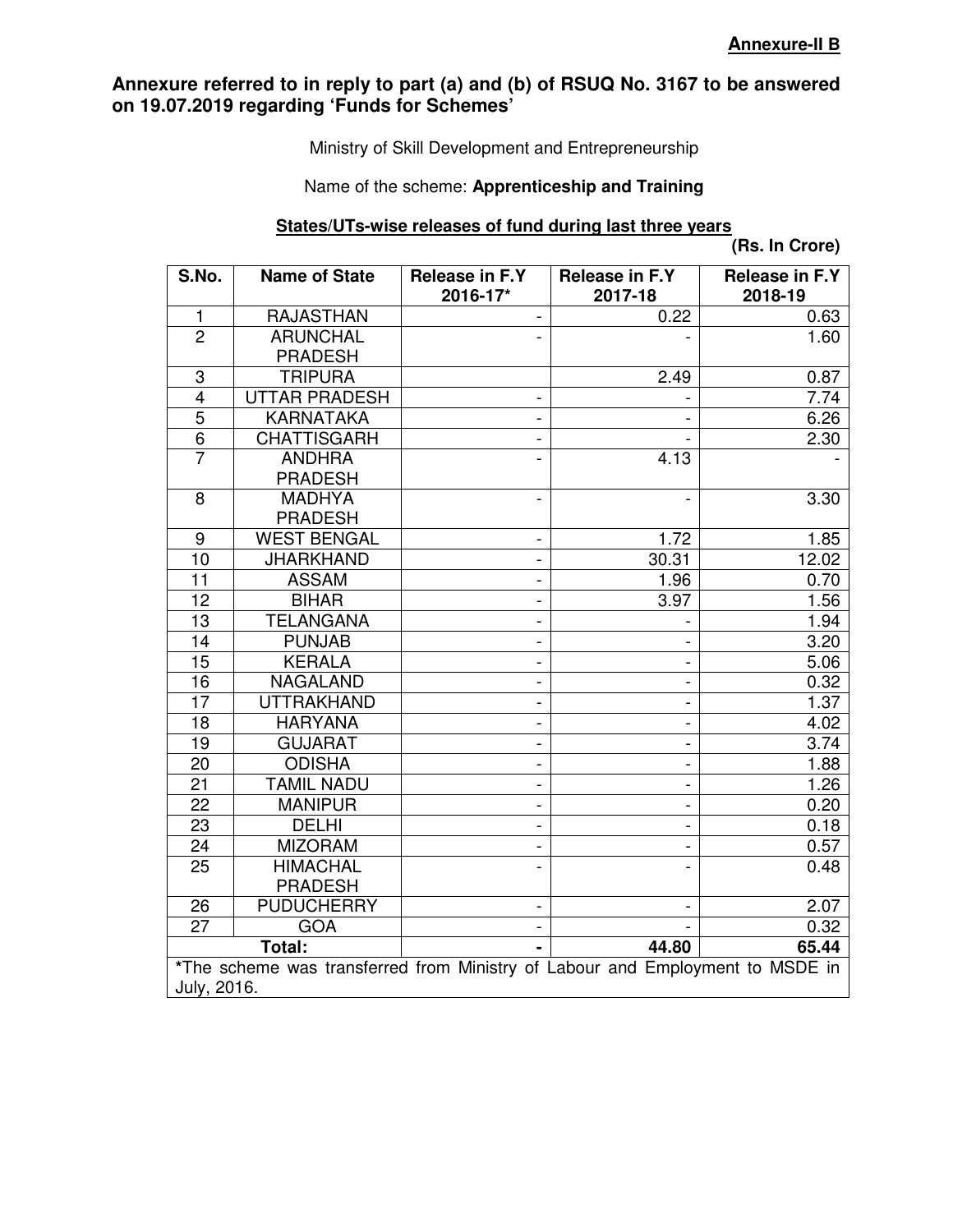### Ministry of Skill Development and Entrepreneurship

#### Name of the scheme: **Scheme of Polytechnics**

#### **States/UTs-wise releases of fund during last three years**

**(Rs. In Crore)** 

| S.No.                                                                     | <b>Name of State</b>     | Release in F.Y<br>2016-17* | Release in F.Y<br>2017-18 | Release in F.Y<br>2018-19 |  |  |
|---------------------------------------------------------------------------|--------------------------|----------------------------|---------------------------|---------------------------|--|--|
| 1                                                                         | <b>MAHARASTHRA</b>       |                            | 1.79                      |                           |  |  |
| $\overline{c}$                                                            | TELANGANA                |                            | 1.21                      |                           |  |  |
| 3                                                                         | JAMMU AND KASHMIR        |                            | 0.42                      |                           |  |  |
| $\overline{\mathbf{4}}$                                                   | <b>PUNJAB</b>            |                            | 0.84                      |                           |  |  |
| 5                                                                         | <b>KERALA</b>            |                            | 2.76                      |                           |  |  |
| 6                                                                         | <b>ARUNACHAL PRADESH</b> |                            | 3.00                      | 4.00                      |  |  |
| $\overline{7}$                                                            | <b>NAGALAND</b>          |                            | 5.00                      |                           |  |  |
| 8                                                                         | UTTARAKHAND              |                            | 0.81                      | 0.68                      |  |  |
| 9                                                                         | <b>HARYANA</b>           |                            | 7.42                      | 0.68                      |  |  |
| 10                                                                        | <b>GUJARAT</b>           |                            | 0.38                      |                           |  |  |
| 11                                                                        | <b>TAMIL NADU</b>        |                            | 0.68                      |                           |  |  |
| 12                                                                        | <b>MANIPUR</b>           |                            | 6.00                      |                           |  |  |
| 13                                                                        | <b>CHHATTISGARH</b>      |                            | 2.34                      | 11.46                     |  |  |
| 14                                                                        | <b>ASSAM</b>             |                            | 9.00                      |                           |  |  |
| 15                                                                        | <b>MIZORAM</b>           |                            | 1.00                      |                           |  |  |
| 16                                                                        | <b>HIMANCHAL PRADESH</b> |                            | 2.00                      | 0.30                      |  |  |
| 17                                                                        | <b>MADHYA PRADESH</b>    |                            | 0.40                      |                           |  |  |
| 18                                                                        | <b>WEST BENGAL</b>       |                            |                           | 15.00                     |  |  |
| 19                                                                        | <b>RAJASTHAN</b>         |                            | $\overline{\phantom{a}}$  | 12.00                     |  |  |
| 20                                                                        | <b>GOA</b>               |                            |                           | 0.34                      |  |  |
|                                                                           | Total:                   |                            | 45.05                     | 44.46                     |  |  |
| *The scheme was transferred from Ministry of HRD to MSDE in August, 2017. |                          |                            |                           |                           |  |  |